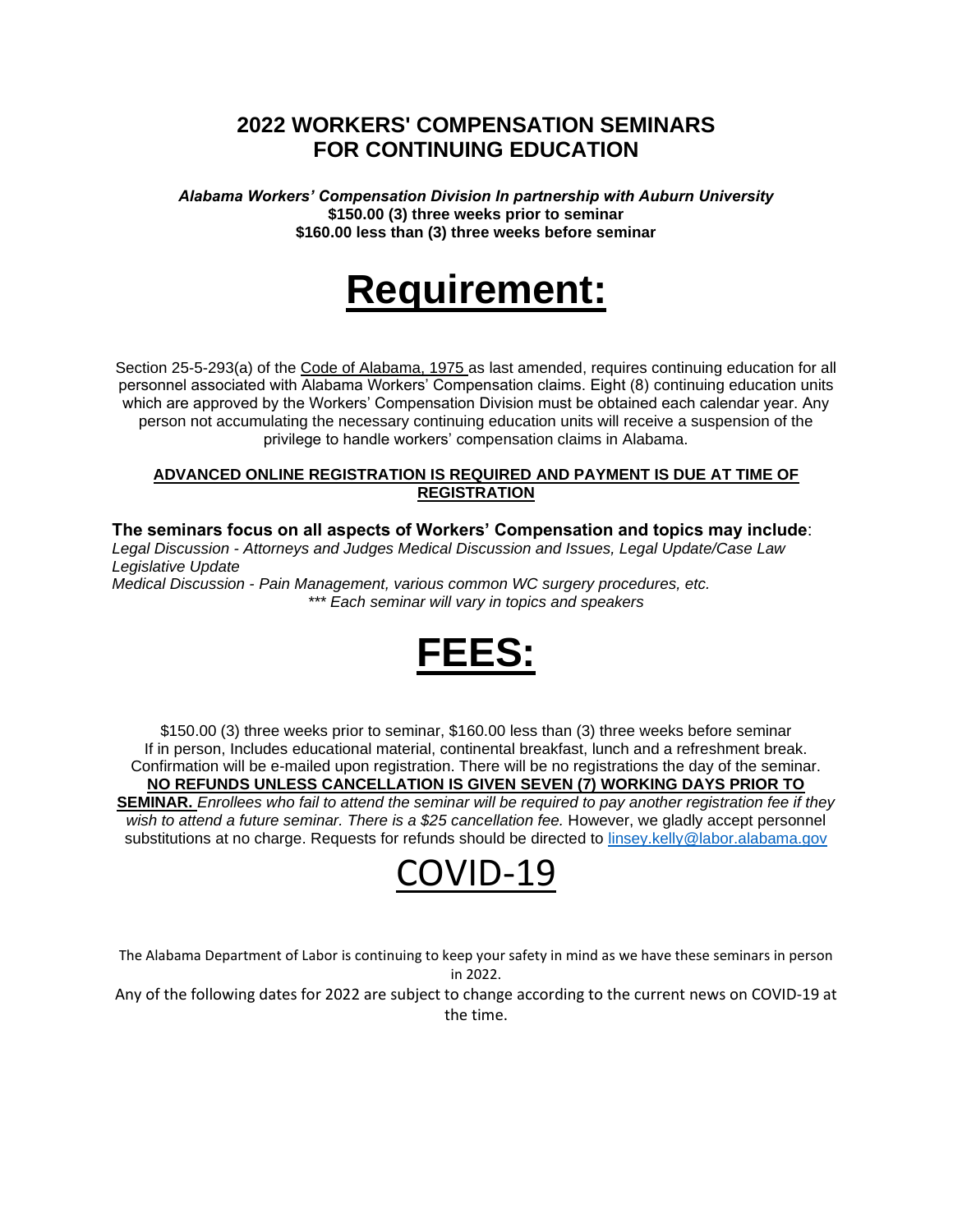## **\*\*CLICK ON DATE BELOW FOR REGISTRATION PAGE\*\***

#### **[February 22, 2022](https://mell-base.uce.auburn.edu/wconnect/CourseStatus.awp?&course=C220222)**

**Renaissance Mobile Riverview Plaza Hotel 64 South Water Street Mobile, AL 36602** Reg. Link : Book Your Group Rate |

[Marriott International](https://www.marriott.com/event-reservations/reservation-link.mi?id=1623786398049&key=GRP&app=resvlink) Phone 1-800-922-3298 Hotel Rate: \$ 145.00 Register by: 5:00pm Monday, January 24, 2022 To guarantee rate

#### Wednesday **[June 29, 2022](https://mell-base.uce.auburn.edu/wconnect/CourseStatus.awp?&course=C220629)**

**The Hyatt Regency 1000 Riverchase Galleria Birmingham, AL 35244** [https://www.hyatt.com](https://www.hyatt.com/en-US/group-booking/BHMHR/G-5SGA) (800) 223-1234 Hotel Rate: \$ 148.00 Register by 5:00pm Date: Friday, June 13<sup>th</sup>, 2022 To guarantee rate

#### **[March 24, 2022](https://mell-base.uce.auburn.edu/wconnect/CourseStatus.awp?&course=C220323)**

**Perdido Beach Resort 27200 Perdido Beach Boulevard Orange Beach, AL 36561** Reg. Link [Perdido Beach Resort](https://perdidobeachresort.reztrip.com/classic/en/special_offer?action=show&controller=landings&locale=en&rate_code%5b%5d=18849&rate_code%5b%5d=18849&starting_page=special_offer) 

#### [\(reztrip.com\)](https://perdidobeachresort.reztrip.com/classic/en/special_offer?action=show&controller=landings&locale=en&rate_code%5b%5d=18849&rate_code%5b%5d=18849&starting_page=special_offer)

Booking ID: 18849 Phone 800-634-8001 Hotel Rate: \$ 169 Register by 5:00pm Date: Friday Feb. 18, 2022 To guarantee rate

#### **[September](https://mell-base.uce.auburn.edu/wconnect/CourseStatus.awp?&course=C220831) 1, 2022**

**The Hyatt Regency 1000 Riverchase Galleria Birmingham, AL 35244**

[https://www.hyatt.com](https://www.hyatt.com/en-US/group-booking/BHMHR/G-5WST?src=envision_email_grpreserv_ENG_20220216_GroupBooking_TC000000170A000010937ENG_G-_159216)

(800) 223-1234 Hotel Rate: \$ 148.00 Register by 5:00pm Date: Friday, August 15<sup>th</sup>, 2022 To guarantee rate

## **[October 6, 2022](https://mell-base.uce.auburn.edu/wconnect/CourseStatus.awp?&course=C221006)**

**The Hyatt Regency 1000 Riverchase Galleria Birmingham, AL 35244**

[https://www.hyatt.com](https://www.hyatt.com/en-US/group-booking/BHMHR/G-5WOO?src=envision_email_grpreserv_ENG_20220216_GroupBooking_TC000000170A000007762ENG_G-_159224) (800) 223-1234

Hotel Rate: \$ 148.00 Register by 5:00pm Date: Friday, September 16<sup>th</sup>, 2022 To guarantee rate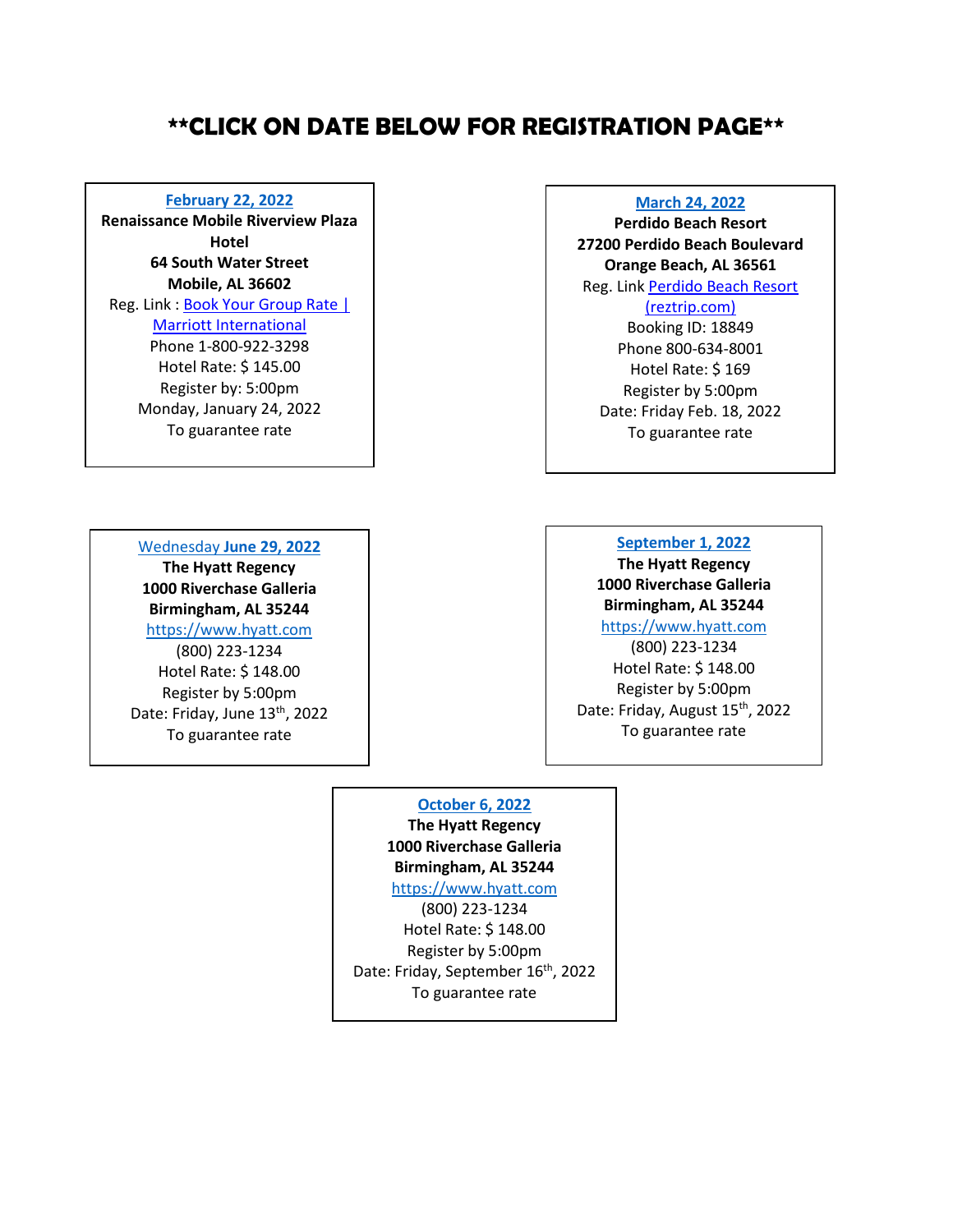**Below are the other organizations that we give credit for you attending also: Please contact these organizations to see about registering for them.**

> $\mathsf{AWED}$  Alabama Workers' **Compensation Organization**

> > • Fall last chance – The Hyatt Regency, Birmingham, AL To register: **Awcotoday.org**



• ASIA WINTER Conference February 28<sup>th</sup> & March 1st The Hyatt Regency 1000 Riverchase Galleria Birmingham, AL 35244

• ASIA SUMMER Conference August 7 - 9, 2022 Hilton Sandestin Beach & Golf Resort, San Destin, FL To register: **<http://www.asiaal.org/>**

• Mississippi Worker's Compensation Educational Association will be giving credits for Alabama and Mississippi at their Annual MWCEA conference at Beau Rivage on April 6 – 8, 2022